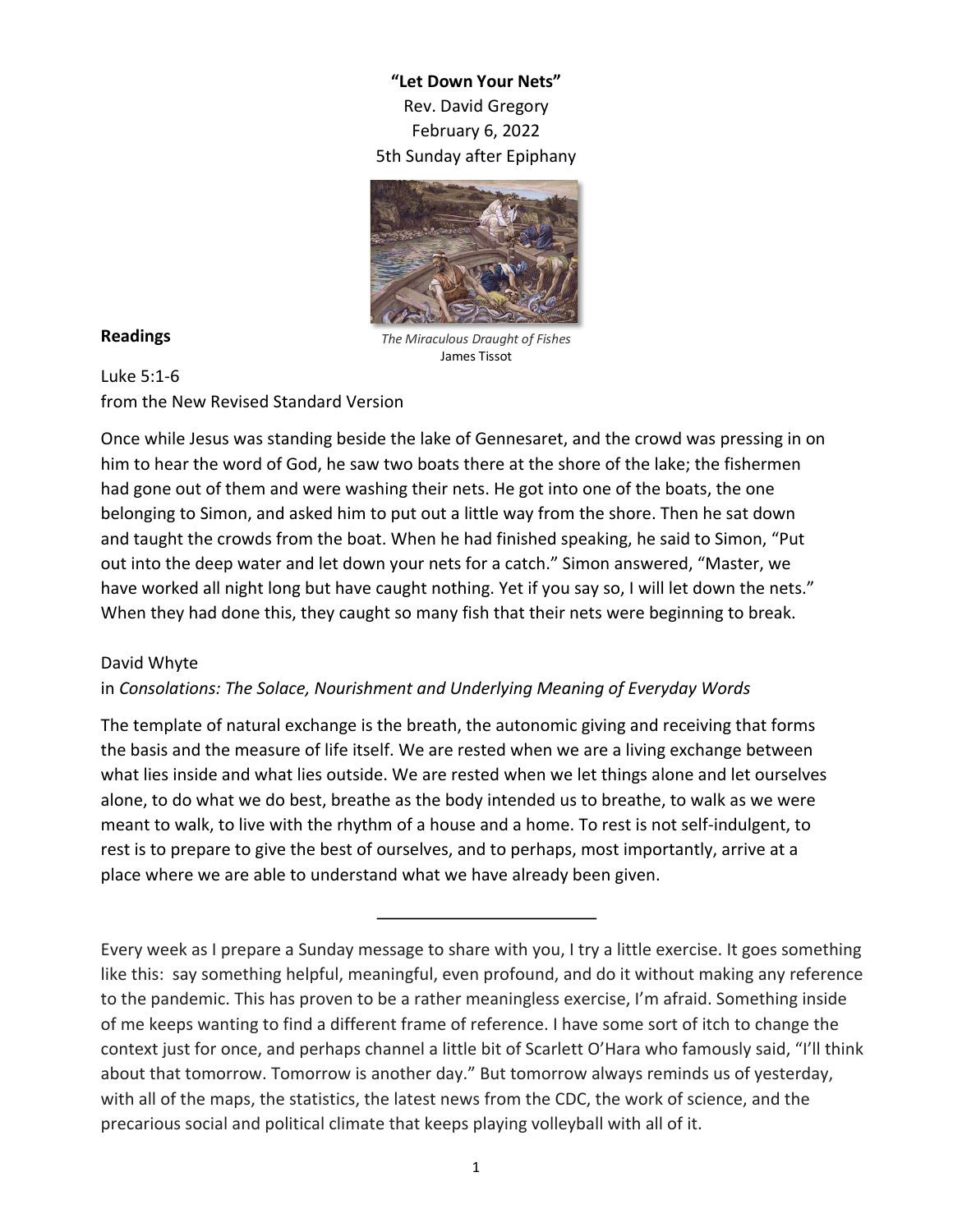The best minds I know of are saying that COVID is probably here to stay, and that we will have to make any number of accommodations, individually, collectively, and culturally, or else just live as urban hermits for the rest of our lives. We're all doing the best we can to navigate for ourselves, to make the daily decisions that we can feel good about, making choices that embody love of the Divine, love of others, and love of self. Somewhere in the midst of it all, we have to find a way to let go and find joy, to find some rest from the constant heightened state of alert, to breathe in such a way that allows our sympathetic nervous system to relax. This is a "Let go and let God" kind of moment.

For me, letting go involves allowing the presence of daily rituals that I formerly mostly only aspired to. I used to say, "I should really meditate more. I should get more exercise and give attention to eating healthy food and staying hydrated. I really ought to get more rest, slow down, enjoy nature." All of those "shoulds" and "oughts" weren't really effective in changing my behavior. There's something to be said for the narrowing of our available choices. Call it the Trader Joe's model for a simpler and happier life.

So there is this very familiar story from an early episode in Luke's gospel, where we are introduced to some of the people who become central characters in the story of Jesus and the history of what later came to be known as the church. It begins with Jesus looking for a way to talk to the crowds gathered along the seashore. Enter some fishing boats that enabled him to get out onto the water where the sound carries in a much better way. The story ends with Peter, James, and John leaving their boats and following this teacher who says he will teach them to fish for people instead of for fish.

As many times as I have read, studied, and preached on this passage, something came to me this time that hadn't really registered before. Embedded in the middle of the story is something that made me stop and consider, to contemplate, and maybe to breathe for a bit. When Jesus finished his talk, he suggested to Simon (who was later called Peter) the he go out into the deeper water and let down his nets. Simon was tired, hungry, and probably a bit frustrated by now, and though he was intrigued by the young rabbi, he may have felt that Jesus didn't really know what it was like to be a fisherman. He said, "Look, we've been out here all night trying and working, trying and failing. We've been unable to catch anything." But Jesus was insistent. "Let down your nets," he said. All right. Whatever. It's useless but let's get this over with (Peter may have said or thought).

Of course the story is the story, and it's often viewed as a miracle, and there certainly is a miraculous quality to what happened. There were so many fish in the net that they couldn't pull the net in, so they had to call for reinforcements. Once they started hauling the nets into the boats, they were so heavy that the boats began sinking. In other words, something major was happening, and it got the attention of these men. It caused them to see with different eyes, and to listen with different ears—which I've come to see as the real miracle here. And it is a miracle that feels very familiar right now, in this world that I have come to see with different eyes and listen to with different ears.

In our four years with you in this place, exactly half of that time has been spent in pursuit of the vision that was outlined in the work you did during the interim before our arrival. There was a roadmap and some resources to get us there, and though we didn't always agree on the destination, we generally wanted to renew the church, and to see it grow and prosper. There was hard work going on, and a lot of time and energy being expended. We were in the midst of a huge